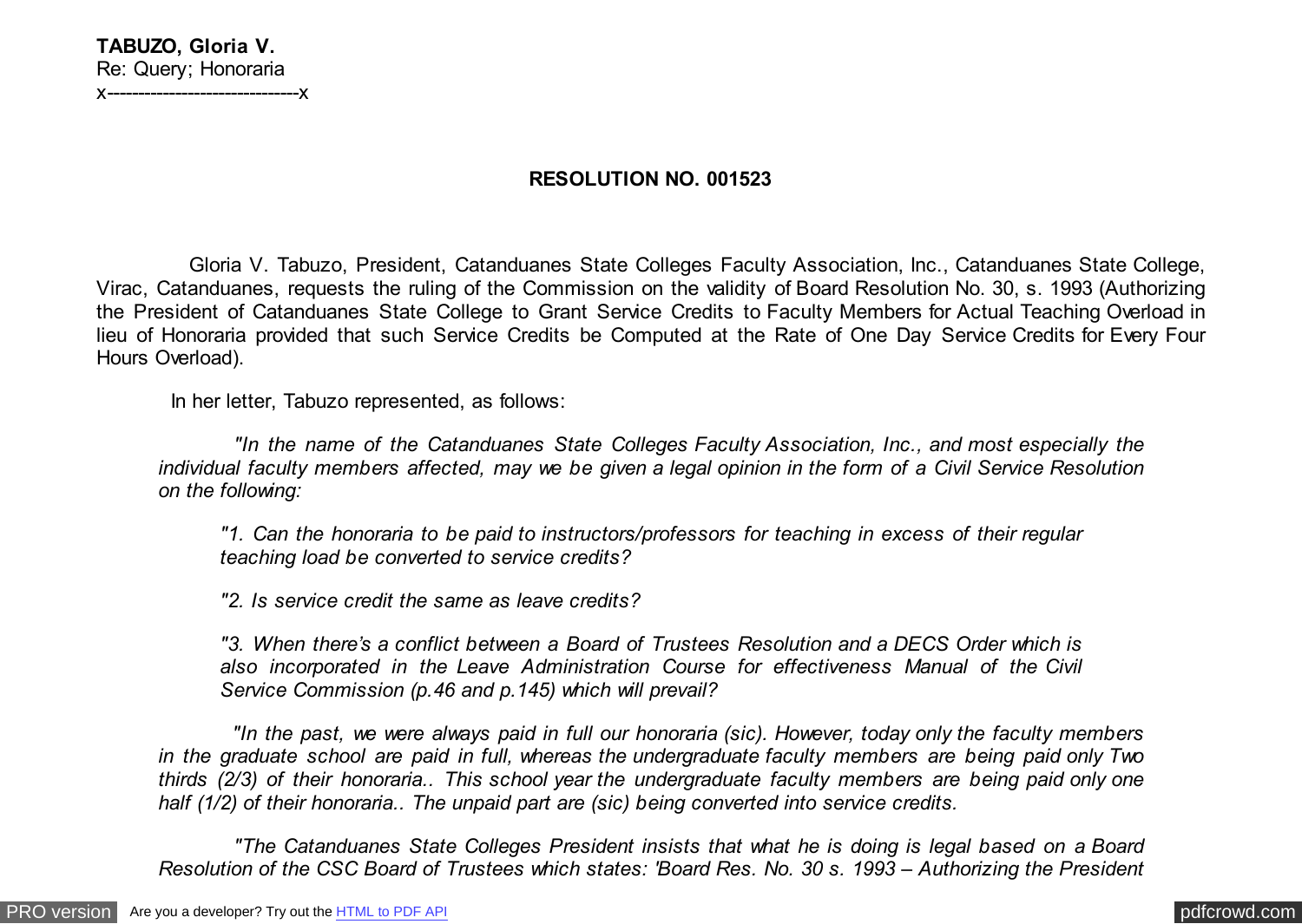*of the Catanduanes State Colleges to grant Service Credits to Faculty Members for Actual Teaching Overload in Lieu of Honoraria, Provided that such Service Credits be Computed at the Rate of One Day Service Credits for Every Four Hours Overload." Lately, several faculty members are requesting that they should be paid in full their honoraria due to economic difficulties brought about by typhoon "Loleng." The Faculty Association have even written the Colleges (sic) President a demand letter last December 10, 1998 for us to be paid our remaining unpaid honoraria, but up to this date there's no answer . . . "*

 In order to judiciously resolve the issues presented, the President of the Catanduanes State Colleges was requested to comment. In his Comment, Adolfo S. Bagadiong stated that:

 *"Faced with the bleak prospect of incurring continuous shortfall in the honorarium for overload, I recommemded to the Board of Trustees for favorable action the recommendation of the Dean of the College of Business Administration to convert the honorarium for overload of the faculty members in said College to service credits. The recommendation was unanimously approved by the Board of Trustees to apply not only in the College of Business Administration but in all colleges which may later be affected by the same funding constraint. Hence, Resolution No. 30, s. 1993 was passed . . .*

*x x x*

 *"Conformably to this resolution, ever y Memorandum on overload teaching issued to faculty members always indicate that a portion of the honorarium shall be converted to service credits.*

 *"Subsequently, Republic Act No. 8292 which is known as the Higher Education Modernization Act of 1997 was passed which gave the Board of Trustees the power to grant, at its discretion, leaves of absence under such regulation as it may promulgate provisions of existing laws to the laws to the contrary notwithstanding.*

*"Queries of Dr. Gloria Tabuzo:*

*"1. Can the honoraria to be paid to instructions/professors for teaching in excess of their regular load be converted to service credit?*

 *"The answer is in the affirmative by virtue of the broad powers of the Board of Trustees provided under Republic Act 8292 particularly its power to grant, at its discretion, leaves of absence under such regulations it may promulgate, provisions of existing laws to the contrary notwithstanding. The answer is likewise based on the same reason why DECS Order No. 67 s. 1987 grants service credits instead of cash to teacher who are authorized to render service during long and Christmas vacations and during Saturdays and Holidays.*

 *"Elucidating further on this answer, perhaps it would be helpful to consider the definition of leave of*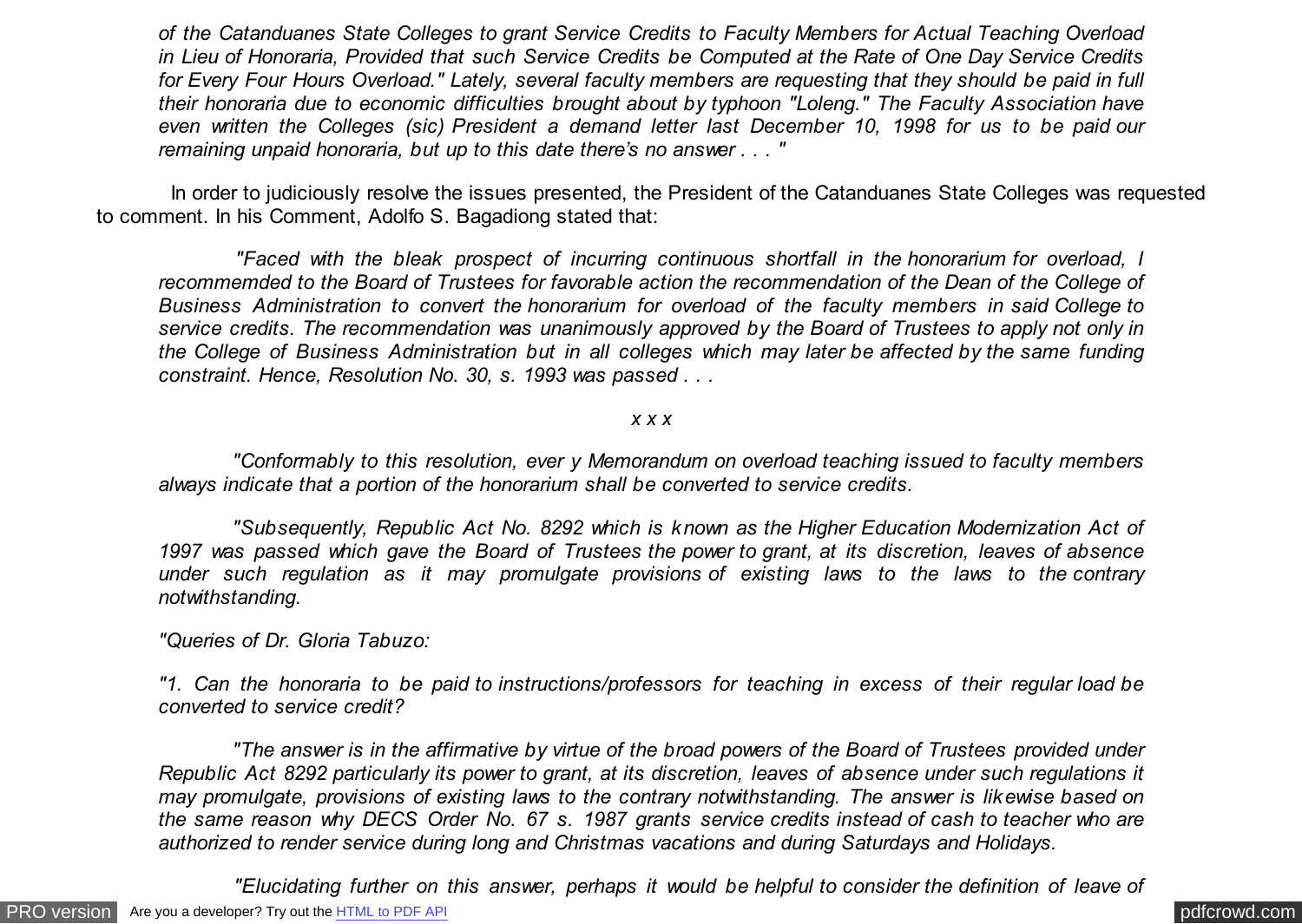*absence in relation to service credit and vacation/sick leave of absence.*

 *"Leaves of absence (sic) is generally defined as a right granted to officials and employees not to report for work with or without pay (CSC Memorandum Circular No. 41, s. 1998) as may be provided by law and the Civil Service Commission in the interest of the service (Chapter 8, sec. 60, the Revised Administrative Code of 1987). Sick leave refers to leave of absence granted to an employee on account of sickness or disability on the part of the employee concerned or any member of his immediate family as distinguished from vacation leave which is likewise a leave of absence granted to officials and employees for personal reasons (Rule 1, MC No. 41 s. 1998). Service credits on the other hand refers to leave credits earned by school teachers. These leave credits are used to offset absences due to illness or to offset proportional deduction in vacation salary due to absence for personal reasons or late appointment (Rule 1 (11) of MC NO. 41, s. 1998). Service credit is also know as vacation service credit.*

 *"The foregoing definitions will show that vacation/sick leave of absence and service credits/vacation service credits are earned by different set (sic) of employees (teaching and non-teaching) under different circumstances. However, both are used to offset absences with pay. Hence, while leave of absence as defined, is a right granted to an employee, vacation/sick leave of absence and service/vacation service credits are the manner of exercising such rights.*

 *"It follows therefore that when the law, RA 8292 (Sec. 4h) which provides that the Board of Trustees may at its discretion grants leaves of absence, provisions of existing laws to the contrary notwithstanding, such leave of absence include vacation/sick leave of absence and service/vacation service credits. The very provision of law indicates that it would stand independently as against DECS Order No. 67 s. 1987 which merely provides for the different activities when service/vacation service credits are maybe earned. And, Unless such law is declared unconstitutional, it shall apply to all state colleges and universities.*

 *"This is precisely the very reason why Memorandum Circular No. 41, s. 1998 was issued by the Civil Service Commission amending Rule XVI (Leave) of the Omnibus Rules implementing the Administrative Code of 1987. MC 41, s. 1998, expressly recognizing the fact that leave credits of faculty members of state universities and colleges shall be covered by special law. This special law is Republic Act 8292.*

*"2. Is service credit the same as leave credits?*

 *"The answer is likewise in the affirmative. Service credit is also referred to as teacher leave credits or vacation leave credits of teachers.*

*"3. When there's a conflict between a Board of Trustees resolution and a DECS Order which is also incorporated in the Leave Administration.Course for Effectiveness Manual of the Civil Service Commission (p.*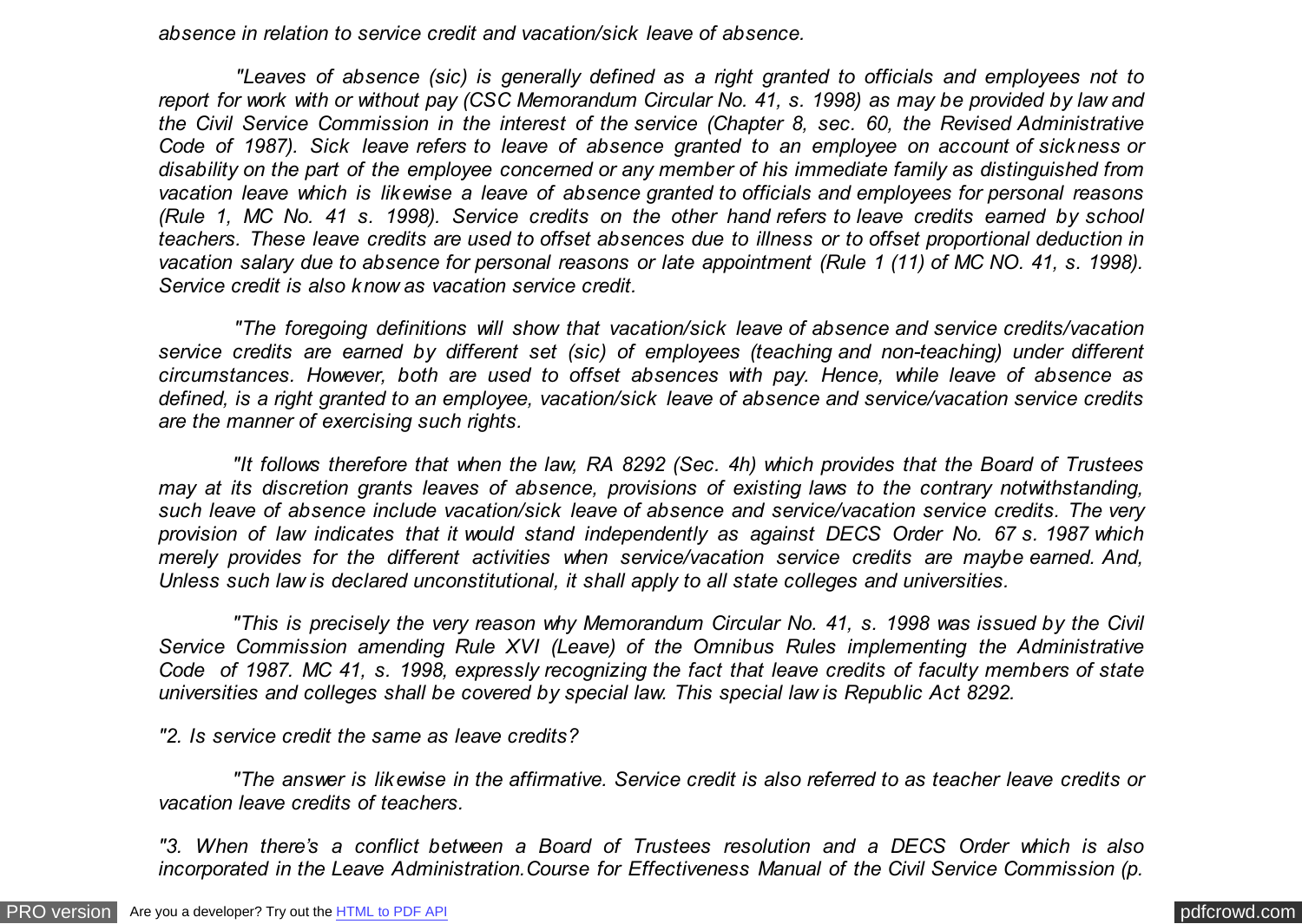*46 and p. 145), which will prevail?*

*"The answer depends on the following scenario:*

*"- If the resolution is based on the clear provision of Republic Act No. 8292, the resolution will prevail. This is clear from the Repealing Clause of the law which states that all laws, Presidential Decrees, Executive Orders, Letters of Instructions, State Universities and College's charters contrary or inconsistent with this Act are hereby repealed or amended accordingly.*

*"- Any other matter not specifically vested in the State Universities and Colleges' Charter, the Civil Service rules or laws shall prevail. This is conformably to the fact that the Civil Service Commission is the central personnel agency of the government and it is empowered by the Constitution to prescribe, amend and enforce rules and regulations for carrying into effect the provisions of the civil service laws and pertinent rules."*

 As borne by the records of the case, a similar request was filed by Tabuzo before the Civil Service Commission Regional Office (CSCRO) No. V and which was answered by the latter, as follows:

#### x x x

 *"On your first query, 'service credits' refer to the leave credits earned by teachers who were authorized by the proper authorities to render service during vacation period (summer and/or Christmas), including Saturdays, Sundays and Holidays provided that such services fall within the enumerated activities provided under DECS order No. 67, s. 1988 as amended by DECS Order No. 5, s. 1992. On the other hand, a 'leave of absence'is generally defined as a privilege granted to officials and employees in the government to be absent and not report for duty for one or more days with their positions held for them until their return. A leave of absence may be either with pay or without pay and may be taken by any officer or employee in the national, local government, state colleges and universities, including government-owned or controlled corporations whether holding permanent, temporary or casual appointments. Hence,service credit and leave of absence are distinct and different from each other.*

 *"As regards issue number two, the Commission has the occasion to rule on the Modified Workload Scheme of the Central Visayas Polytechnic College that 'the same varies from institution to institution depending on the program thrusts of the State University or College concerned subject to the prior approval of their respective governing Boards. However, these must not violate existing Civil Service Laws and Rules. Otherwise, the same cannot be recognized and given effect. It should be stressed that the Civil Service Laws and Rules must be satisfied in order that a PASUC-developed rule or policy can be validly implemented. (CSC Resolution No. 962875 dated April 30, 1996).*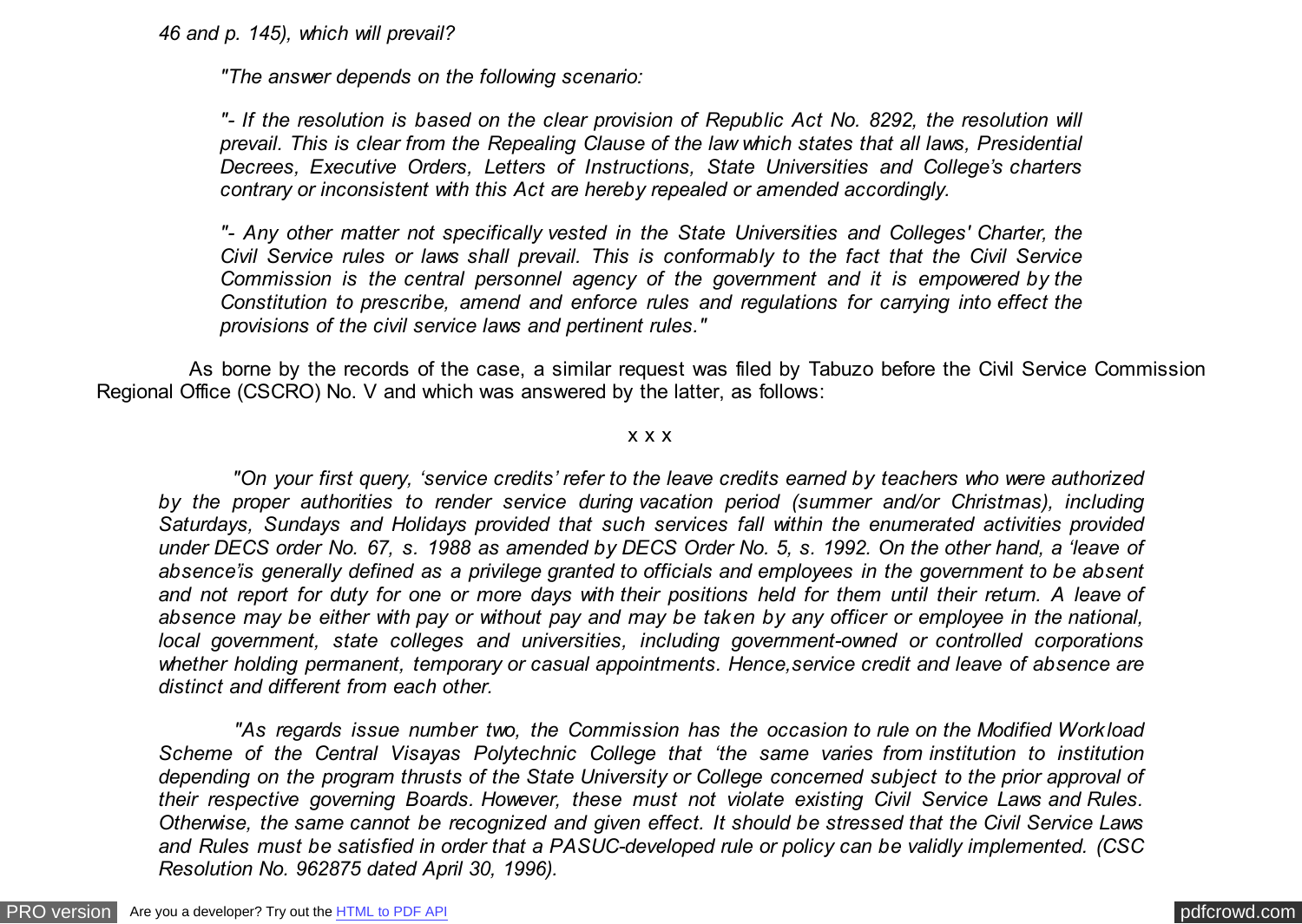*"Moreover, in a similar case, this Office ruled that the Board of Trustees, cannot grant service credits to certain employees at that college for services they have rendered beyond or in excess of their regular workload or functions as it is not in accord with existing policies on the matter (CSC RO letter to Dr. Adolfo S. Bagadiong dated August 20,1998…"*

 Further, in a letter dated February 19, 1999, the Commission on Higher Education, through Joel Voltaire V. Mayo, Director, Legal Affairs Service, ruled on the query of Adolfo S. Bagadiong, President, Catanduanes State Colleges, Virac, Catanduanes, portions of which read, as follows:

 *"Anent your query no . 1 on whether or not the implementation of Resolution No. 30, s. 1993 up to the present is proper, it is a matter of record that the Civil Service Commission previously issued a legal opinion relative thereto in a letter dated 30 August 1998 addressed to Mr. Rene Salud, Assistant Professor II, of that college, the pertinent portion of which reads, thus:*

*"DECS Order No. 67 dated July 22, 1988 as amended by DECS Order No. 2, s. 1992, enumerate the following activities that a 'teacher' may be granted service credits:*

*"1. Service during registration and election days;*

*"2. Service for calamity assistance and rehabilitation when schools are used as evaluation (sic) centers;*

*"3. Teaching in non-formal education classes and the like;*

*"4. Service during summer in connection with civic action program; and*

*"5. Service rendered in connection with the early opening of a school year.*

*"It is understood that service credits are only allowed to employees who are under the teaching service and not to other officials and employee (sic) of the colleges.*

*"Under existing law, rules and regulations, payment of'overload pay'/honoraria in excess of the regular teaching load of professors and instructors are allowed but not the grant of service credits. (Underscoring ours)*

*" In view thereof, the practice of that college in converting 50% of the overload pay to service credits is not in order. However, if the college has no funds from which payment of said claims could be charge (sic), the college shall carry over this as a valid obligation to be paid out of the funds that will be generated in the future.*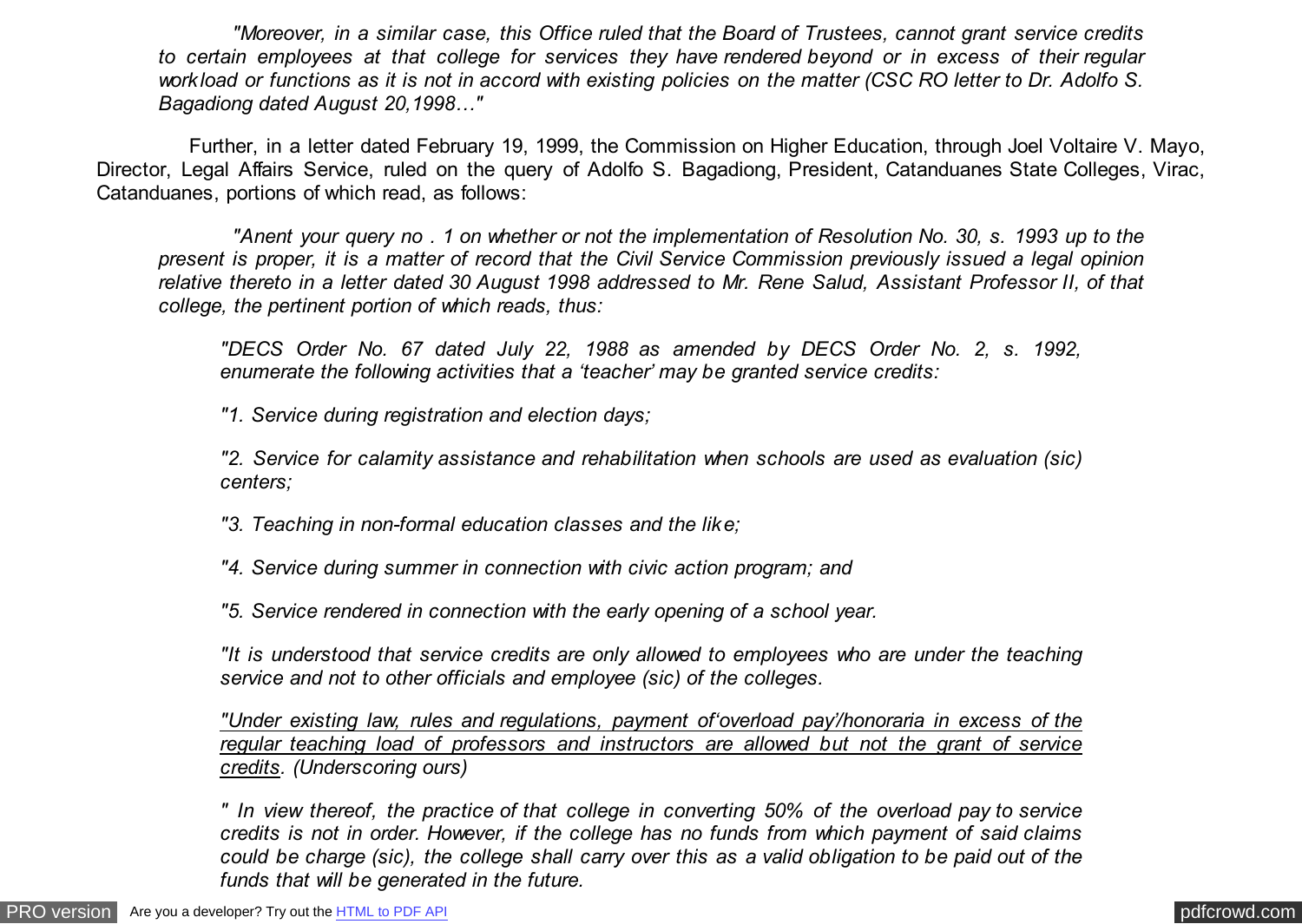*"From the foregoing, it is apparent that the power to grant service credits in lieu of honoraria for actual teaching overload for faculty members at Catanduanes State College is not within the competence of the board,hence prior to the issuance of the assailed resolution, it is a condition sine qua non to ask the opinion of the Civil Service Commission relative thereto, it being the agency having the competence and expertise in the matter treated herein. Furthermore, DECS Order No. 67 was issued to implement Civil Service Commission Memorandum Circular No. 9, s. 1988. Thus, the idea that DECS Order No. 67 is not binding upon SUCs due to its independence, it having a separate charter, has no leg to stand as said agency issued the same merely to implement a CS (sic) issuance relative to the same. It still (sic) settled that the implementation of laws,rules and regulations relative to employees benefits and incentives is within the mandates of the Civil Service Commission which is vested with such power pursuant to paragraph (1), Section 2, Article IX of the Constitution, the material portion of which reads, thus:*

*'Sec 2. (1) The Civil Service embraces all branches, subdivisions, instrumentalities, and agencies of the government, including government-owned and/or controlled corporations with original charters.'*

*"In view of the previous ruling or opinion rendered by the Civil Service Commission, Regional Office V relative to the instant query declaringamong others impliedly that the issuance of Resolution No. 30, s. 1993 of the Board of Trustees of Catanduanes State Colleges is not in order, it is the firm belief of this Office that there exists no legal reason to uphold said board issuance considering that the opinions rendered by administrative agencies like the CSC is entitled to respect because of its presumed expertise along its areas of concern . . .*

### *x x x*

*"Going now to the solitary confinement of your second query, to settle the aforecited questions posed before Us, the pertinent provisions of Sec. 4 paragraph h of R.A. No. 8292 is worth mentioning. thus:*

*'h) to fix and adjust salaries of faculty members and administrative officials and employees subject to the provisions of the revised compensation and classification system and other pertinent budget and compensation laws governing hours of service, and such other duties and conditions as it may deem proper; to grant them, at its discretion, leaves of absence under such regulations as it may promulgate, any provision of existing law to the contrary notwithstanding; and to remove them for cause in accordance with the requirement of the due process of law.'*

*"Perusal of the above cited provision of law reveals that the power to grant service credits in lieu of payment of honoraria for actual teaching overload does not belong to the said board. Even the pertinent provision of the school charter does not include the subject in question before Us as part of the powers of the School's Board*

*.*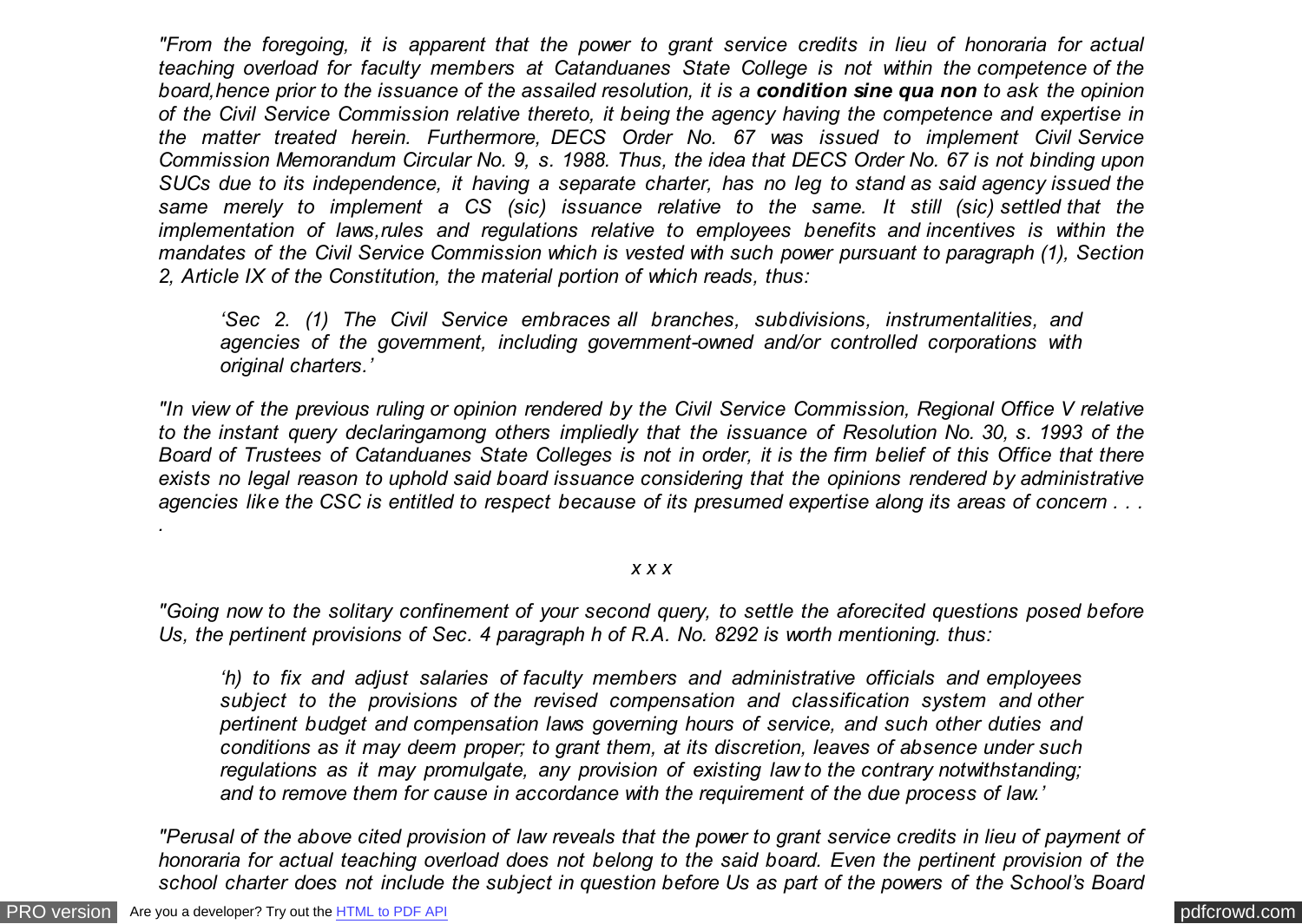### *x x x*

*"Thus, it is perfectly legal to conclude that the schools board has no power to issue the herein attacked resolution as there is no expressed power conferred upon it by law. It is in consonance with the latin maxim "expressio unios est exclusion alterius'(what is not include is deemed excluded), hence we are of the opinion that in the absence of an expressed provision to the contrary, the issuance of the herein assailed resolution is an ultra vires act of the governing board, thus, wholly inoperative."*

At this point, it is necessary to answer the queries posed by Tabuzo.

Vacation Service Credits <sup>1</sup>refer to the leave credits earned by public school teachers for services rendered during activities authorized by proper authorities during long and Christmas vacation. These credits are used to offset their absences due to illness or to offset proportional deduction in vacation salary due to absences for personal reasons or late appointment. The manner by which service credits may be earned by teachers is subject to the guidelines issued by the Department of Education, Culture and Sports (DECS).

Meanwhile, *leave of absence*<sup>2</sup> is generally defined as a right granted to officials and employees not to report for work with or without pay as may be provided by law and as the rules prescribe in Rule XVI of the Omnibus Rules on Leave.<sup>3</sup>

On the other hand, an *honorarium<sup>4</sup>* is a gesture of appreciation for the service of one with expertise of professional standing in recognition of his broad and superior knowledge in specific fields. It is given to officials/employees not as a matter of obligation but in appreciation for services which admit of no compensation in money **(Teodoro Santiago vs. COA GR No. 92284, July 12, 1991).**

This also comes in the form of extra monetary remuneration paid to a government official and/or employee by virtue of his office, position or in connection with the function of his office or in the discharge of his duties, under the following circumstances:

a. Resource persons by virtue of their expertise in a specific subject area or those who are experts in handling sessions which involve group processes, act as lecturers, discussants, paper presentors, panelists, or facilitators in group dynamic sessions.

## x x x

 In general, government employees shall be entitled to fifteen (15) days vacation leave and fifteen (15) days sick leave with full pay which they may accumulate without limitation as to the number of days. Teachers do not generally earn leave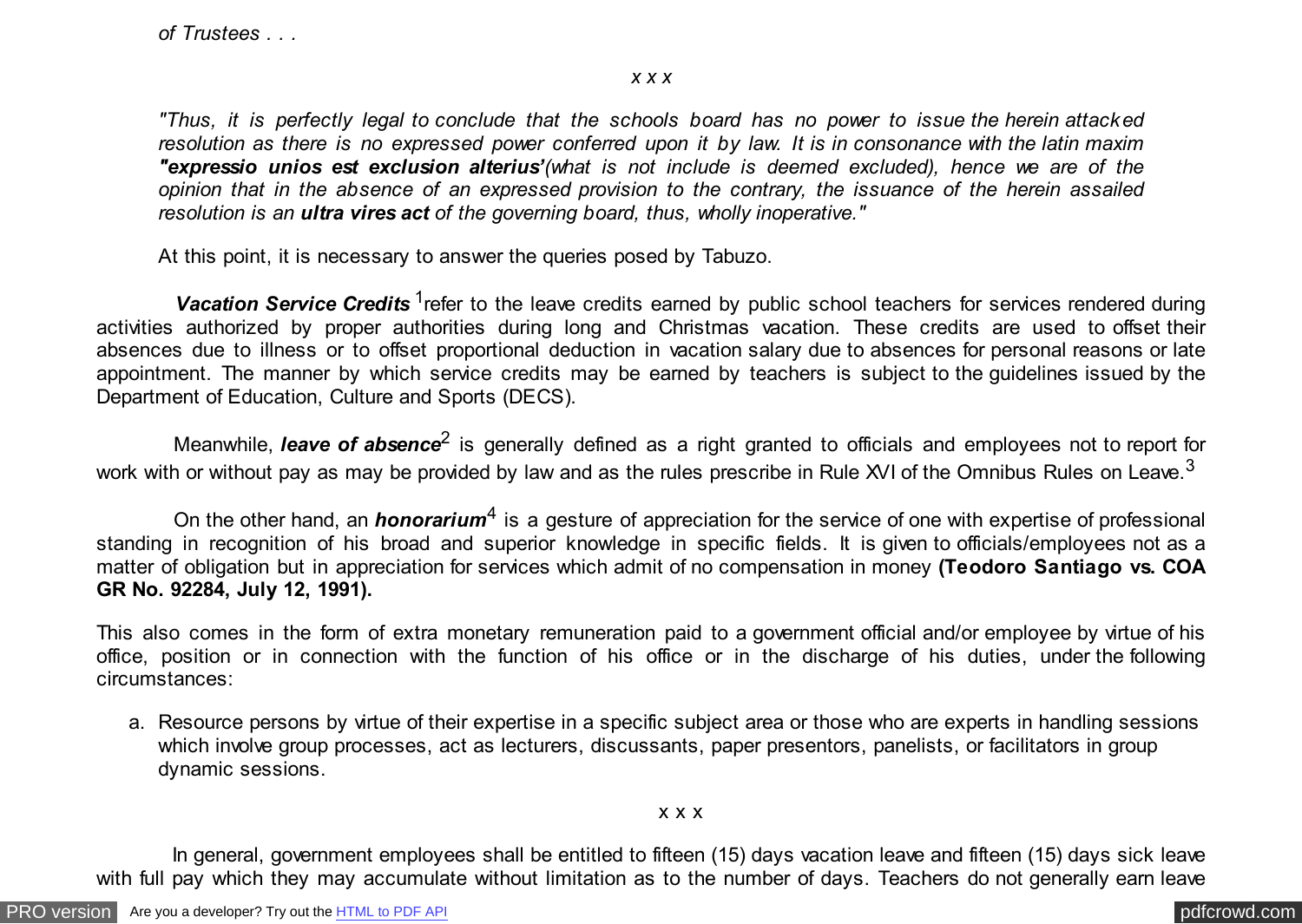credits in the same way that other government employees do. They are covered by the provisions of Letter of Intent (LOI) No. 1509 which grant them *teacher leave status* or the right to enjoy Christmas and long vacation period with pay even if they do not render any service. They may, however, earn and accumulate vacation service credits for working on Saturdays, Sundays, holidays or during school vacations. DECS Order No. 67 dated July 22, 1988 as amended by DECS Order No. 2, s. 1992, enumerates the activities for which a teacher may be granted service credits:

- 1. Service during registration and election days;
- 2. Service for calamity assistance and rehabilitation when

schools are used as evacuation centers;

- 3. Teaching in non-formal education classes and the like;
- 4. Service during summer in connection with civic action

program; and

5. Service rendered in connection with the early opening of a school year.

 Pursuant to Section 45 of CSC Memorandum Circular No. 14, s. 1999, **(Conversion of Vacation Service Credits of Teachers to Vacation and sick Leave Credits and Vice-Versa; Payment Hereof)** the unused vacation service credits earned by teachers can be converted into vacation and sick leave. The said section reads, as follows:

 *"Teachers and other school personnel on the teachers' leave basis who resigned, retired, or are separated from the service through no fault of their own on or after January 16, 1986 shall be paid the money value of their unused vacation service credits converted into vacation and sick leave using the formula:*

*"Vacation and Sick Leave = 30y/69*

*"Where: 30 = Number of days in a month*

 *Y = Total number of Teacher's service credits*

 *69 = 58 days of summer vacation plus 11 days of Christmas Vacation*

*"NO. OF DAYS DERIVED SHALL BE DIVIDED EQUALLY INTO VACATION AND SICK LEAVE CREDITS*

*"FORMULA IN OBTAINING 69 DAYS:*

*" 84 total number of days of Summer/Christmas vacation*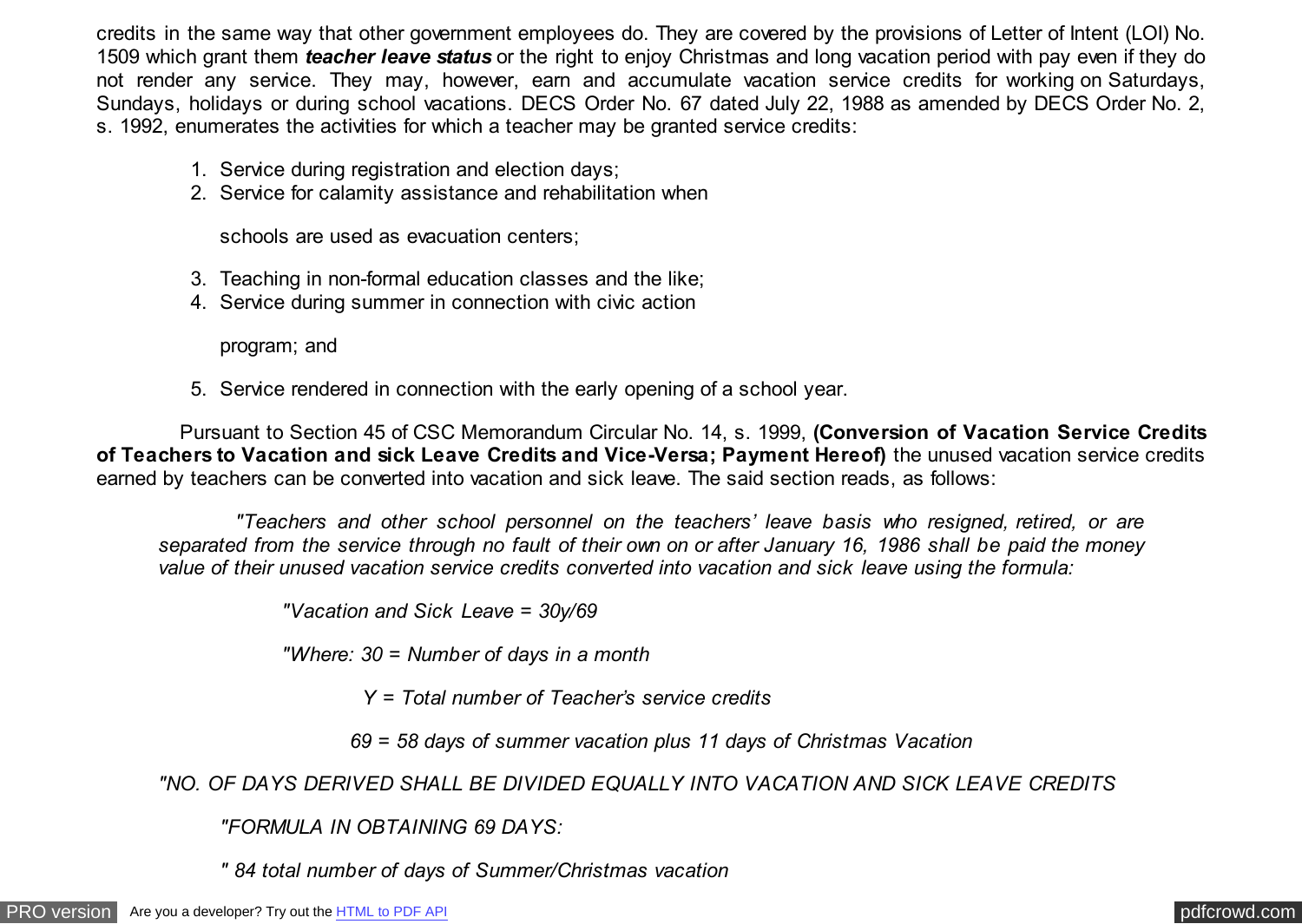## *- 15 (\*12 days Saturday/Sunday during summer vacation \*39 days-Christmas Day, Rizal Day, New Year'sDay*

*"69 days*

## *"CONVERSELY, THE FORMULA IN THE CONVERSION OF SICK AND VACATION LEAVE CREDITS TO VACATION SERVICE CREDITS OF TEACHERS IS AS FOLLOWS:*

*"Y = VL + SL*

 $X69$ 

 *30*

 Based on the aforementioned rules, it is clear that the tern **leave credits** encompasses the fifteen (15) days vacation leave and fifteen (15) days sick leave given to all government workers and the service leave credits granted to public school teachers. Thus, the term **leave credits** pertains to one of the benefits granted to a public servant upon entrance to government service, while **service leave credits** speaks of the specific leave credits limited only to teachers for services rendered in accord with DECS Order No. 67 dated July 22, 1988 as amended by DECS Order No. 2, s. 1992.

 Anent the issue of whether an **honorarium** may be converted to service leave credits, the same is answered in the negative. It must be noted from the foregoing discussion that **service leave credits** are given in exchange for services rendered by teachers during Saturdays, Sundays, holidays or during school vacations. It is mandatory on the part of the government to grant the same to teachers who rendered the aforementioned services. However, **honoraria** is given to officials/employees not as a matter of obligation but in appreciation for services which admit of no compensation in money. Thus, it can safely be concluded that honoraria and service credits belong to different classes of benefits or allowances, hence, they cannot be interchanged nor converted in order to be fully enjoyed by an employee.

 A question may arise whether said **honoraria** may be considered as **overtime pay,** hence convertible to **service leave credits?** This Commission maintains that the same is still not feasible.

 Be it noted that under **Section 278 and 283 Chapter 4, Volume I, Government Accounting and Auditing Manual,** the nature of overtime services and pay are stated, as follows:

 *"Sec 278. Authority to render overtime service. – In general, rendition of overtime services may only be authorized where the work or activity has to be completed on a fixed date and the scheduled date of completion cannot be met within regular work days and hours; or where although there is no fixed date of completion, the prolonged delay in, or non-completion of the work or activity, shall:*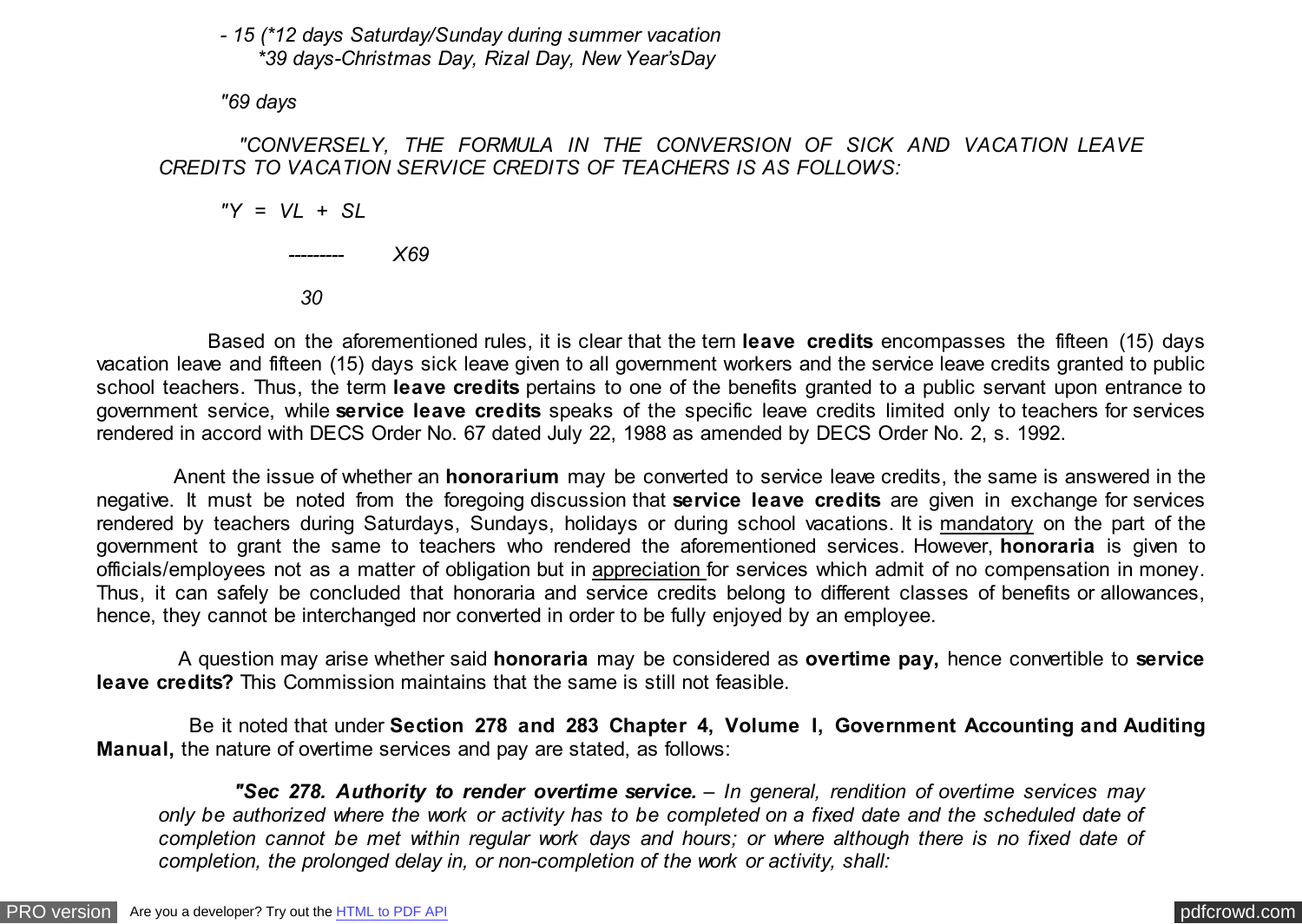*"a. Cause financial loss to the government or its instrumentalities;*

*"b. Embarrass the government due to its inability to meet its commitments; or*

*"c. Negate the purposes of which the work or activity was conceived.*

 *"Sec. 283. Compensation in lieu of overtime pay.- "Compensation in lieu of overtime pay" refers to honoraria, allowances and similar payments usually applicable to special projects, teachers' overteaching (sic) or summer load, etc.*

 *"Officials and employees on assignment with special projects and are paid honoraria, allowances and other forms of compensation are barred from receiving overtime compensation. All such honoraria, allowances and other forms of compensation shall be considered as their full compensation in lieu of overtime pay; provided, that the total amount received by an individual in a given calendar year as additional compensation from special projects shall not exceed 50% of his annual salary (NBC 410, supra)."*

 Clearly then, an overtime pay may be converted to other forms of compensation, i.e honoraria, allowances and other similar payments. The above-mentioned manual, however, is silent as to whether an honorarium paid in lieu of overtime pay may be converted to other benefits. This finds basis under the familiar Latin maxim of *expressio unius est exclusio alterius* **(**the mention of one thing implies the exclusion of another thing upon which it is to operate, everything else must necessarily, and by implication be excluded from its operation and effect<sup>6</sup>).

 In sum, even if the honorarium was received in lieu of overtime pay, the same cannot still be converted to service leave credits based on the foregoing ratiocination.

 As to the issue of which will prevail in case of conflict between a DECS Order and a Board of Trustees' Resolution, the Commission rules in favor of the former. It is worth noting that **Section 4(a) of Republic Act No. 8292** (An Act Providing for the Uniform Composition and Powers of the Governing Boards, the Manner of Appointment and Term of Office of the President of Chartered State Universities and Colleges), has clearly stated that the governing board shall only enact rules and regulations not contrary to law. Therefore, if a rule or regulation is enacted contrary to existing laws, the same cannot prosper if it was issued in contravention of the intention of the aforementioned section of RA No. 8292.

 In the instant case, inasmuch as Board Resolution No. 30, s. 1993 was issued in contravention of existing Civil Service policies and the intent of RA No, 8292, the same cannot be given any legal effect.

 **WHEREFORE,** the Commission rules that Board Resolution No. 30, s 1993 of the Board of Trustees, Catanduanes State Colleges, is invalid and without force and effect.

[PRO version](http://pdfcrowd.com/customize/) Are you a developer? Try out th[e HTML to PDF API](http://pdfcrowd.com/html-to-pdf-api/?ref=pdf) process and the example of the HTML to PDF API [pdfcrowd.com](http://pdfcrowd.com) Quezon City, JUN 29 2000